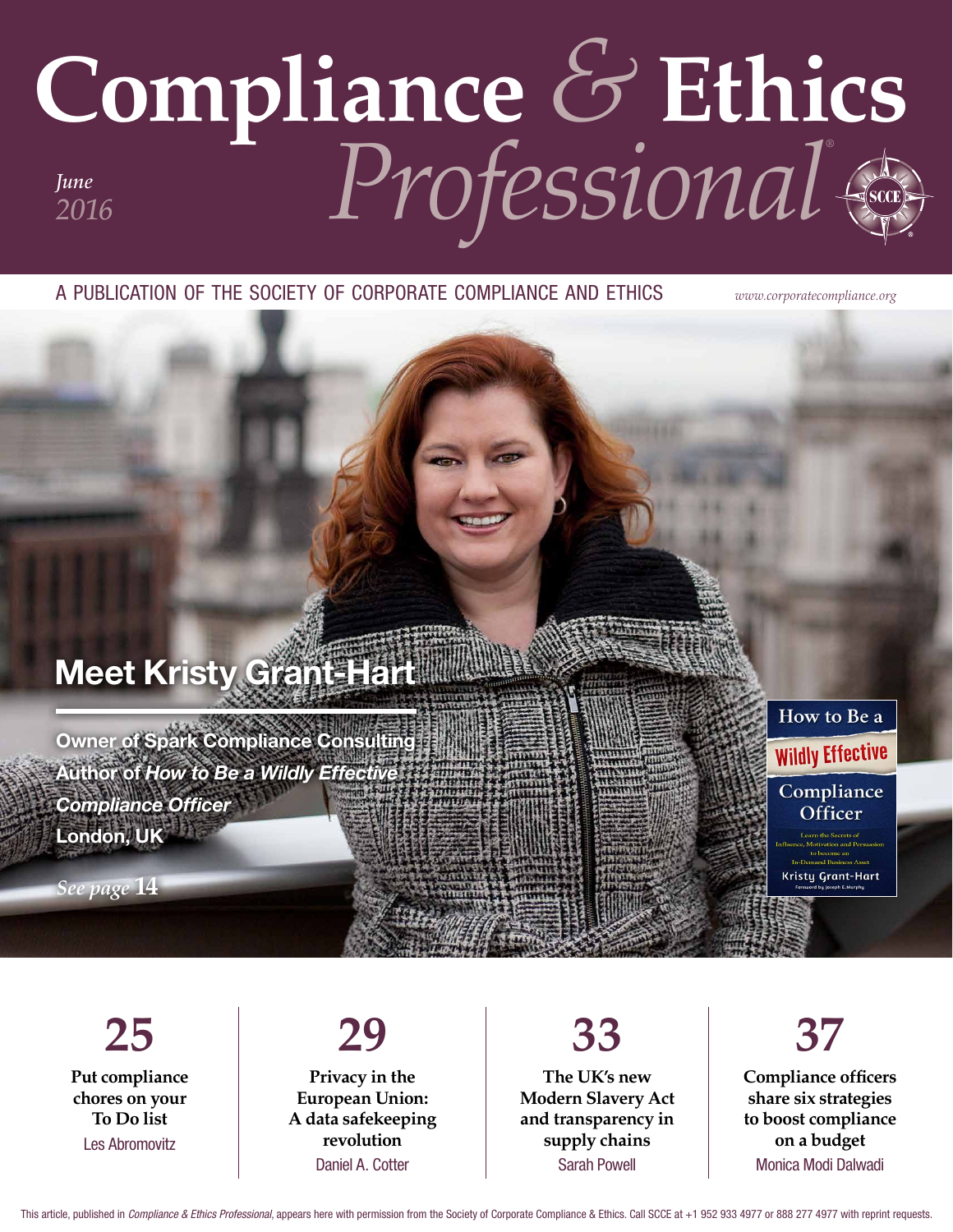## **SPY Car Act: Navigating the automotive industry** by Walter E. Johnson, CCEP-I, CHC, CHPC; Frank Ruelas; and Cindy Hart, LPN, CPA, CPC CHC

» The Security and Privacy in Your Car Act was introduced in July 2015.

- » Motor vehicles are vulnerable to security and privacy breaches.
- » Automakers established a group to address security and privacy concerns.
- » Autonomous vehicles are beyond the development of ethical decisions for driving scenarios.
- » The Alliance of Automobile Manufacturers, Inc. and the Association of Global Automakers, Inc. have introduced the Consumer Privacy Protection Principles: Privacy Principles for Vehicle Technologies and Services.

ecades ago, the automotive industry predicted that technological advances would transform how vehicles traveled. Evolving technologies are transforming dashboards into simulated cockpits, with long-term objectives of daily commutes occurring in the sky. In the meantime, the future is unfolding as drivers are soon to become passengers of autonomous vehicles. Automotive enthusiasts and collectors may experience legislation that prohibits traditional driving on roadways. On the other hand, those who are dependent on caregivers for travel will have more independence. Before engaging into the distant future, let's observe today's conditions.

Consumers have access to vehicles that have wireless Internet, remote start, navigation, voice recognition, self-parking mechanisms, night-vision cameras with head-up display, live roadside assistance, traction control, and an ongoing list of amenities. These amenities are driven by consumer demand to have their vehicles conveniently adapt to driving requirements. Also, it is how automakers maintain

consumer demand for products in the maturity stage of the product life cycle. As technology makes it more convenient to remain connected and conduct business from virtually anywhere, risks are increasing as cyberattacks are increasing internationally. On average, organizations can expect to have hundreds of cyberattacks per day.

a gathering and data Hart<br>sions performed<br>+1 952 933 4977 or 888 277 4977 www.corporatecompliance.org 45 In July 2015, Senator Ed Markey (Dem-MA) introduced the Security and Privacy in Your Car Act, which is being referred to as the SPY Car Act.<sup>1</sup> The purpose of this Act is to protect consumers and passengers from potential harm as a result of cyberattacks to their vehicles.Markey is raising awareness to regulators, politicians, automakers, and consumers of the risks associated with data gathering and data transmissions performed



Johnson



Ruelas



**Hart**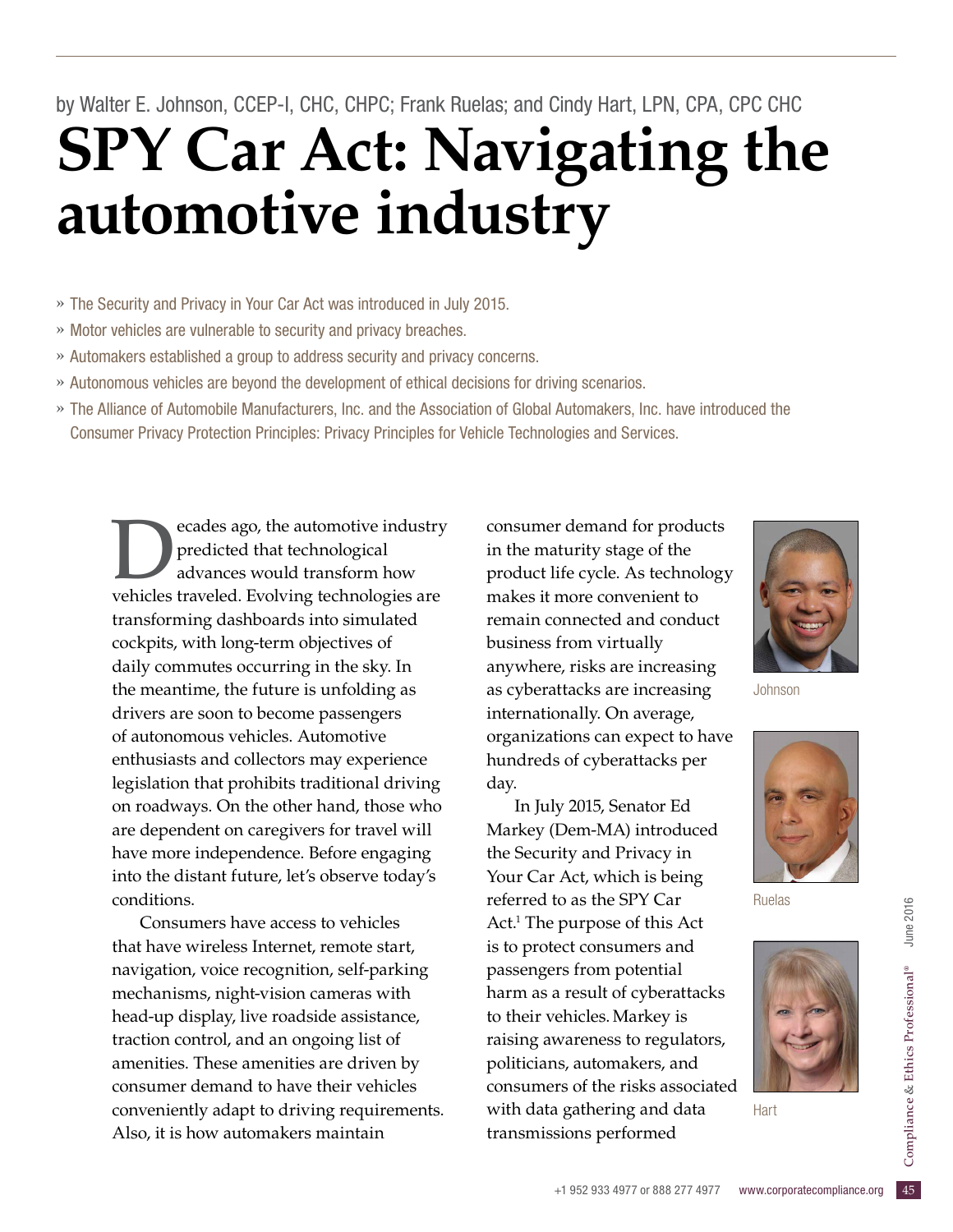by modern vehicles. The Act includes recommendations that require informing consumers of the potential for a vehicle's control systems, such as braking, steering, and acceleration being vulnerable through their connection to the vehicle's computer system.2 Senator Markey recommends

vehicles so that consumers are able to maintain control of the vehicle if it becomes a target of a cyberattack. The Act requires automakers to ensure that vehicle systems are not connected to major controls that may compromise the driver's ability to remain in control

automakers design

The introduction of the SPY Car Act is great timing. The past decade has been a rollercoaster ride for the automotive industry. It started with the government's bailout program.

information. He received responses from 16 of 20 automakers.3 The responses varied from brief overviews to detailed responses; the internal controls varied among automakers. This is not surprising, because cybersecurity remains underdeveloped. There is not a stand-alone regulation, but

of the vehicle. Automakers are required to install a decal informing occupants that the vehicle is equipped with a cyber dashboard.

46 automakers time to address risks before they evolve into compound issues. The introduction of the SPY Car Act is great timing. The past decade has been a rollercoaster ride for the automotive industry. It started with the government's bailout program. Since then, attention has shifted from preventing this domino effect to preventing other domino effects within the industry. Lately, there has been focus on quality and safety. High publicity associated with General Motors' faulty ignition switches, Toyota's faulty components causing unintentional acceleration, and Volkswagen's emissions scandal continues to unravel. These events require restoration of consumer confidence in the automotive industry. The Act gives automakers time to address risks before they evolve into compound issues.

multiple sources are providing direction on cybersecurity.

How widespread is the potential for

attacks and manage personal driving

Prior to introducing the Act, Senator Markey sent letters to major automakers to discuss their actions to secure vehicles from hacking

vehicles to be hacked?

Senator Markey summarized his findings and released the report, "*Tracking & Hacking: Security & Privacy Gaps Put American Drivers at Risk."* The report describes the current state of affairs; automakers have a long way to go to safeguard data and protect vehicles against cyberattacks. Notable highlights from the report include:

- Only two of the 16 automakers queried could describe any capabilities to detect to a real-time attack;
- Data collected on vehicles is not secured; and
- $\blacktriangleright$  Individuals are often unaware of the data collection that is occurring.

How widespread is the potential for vehicles to be hacked? The question is hard to answer definitively.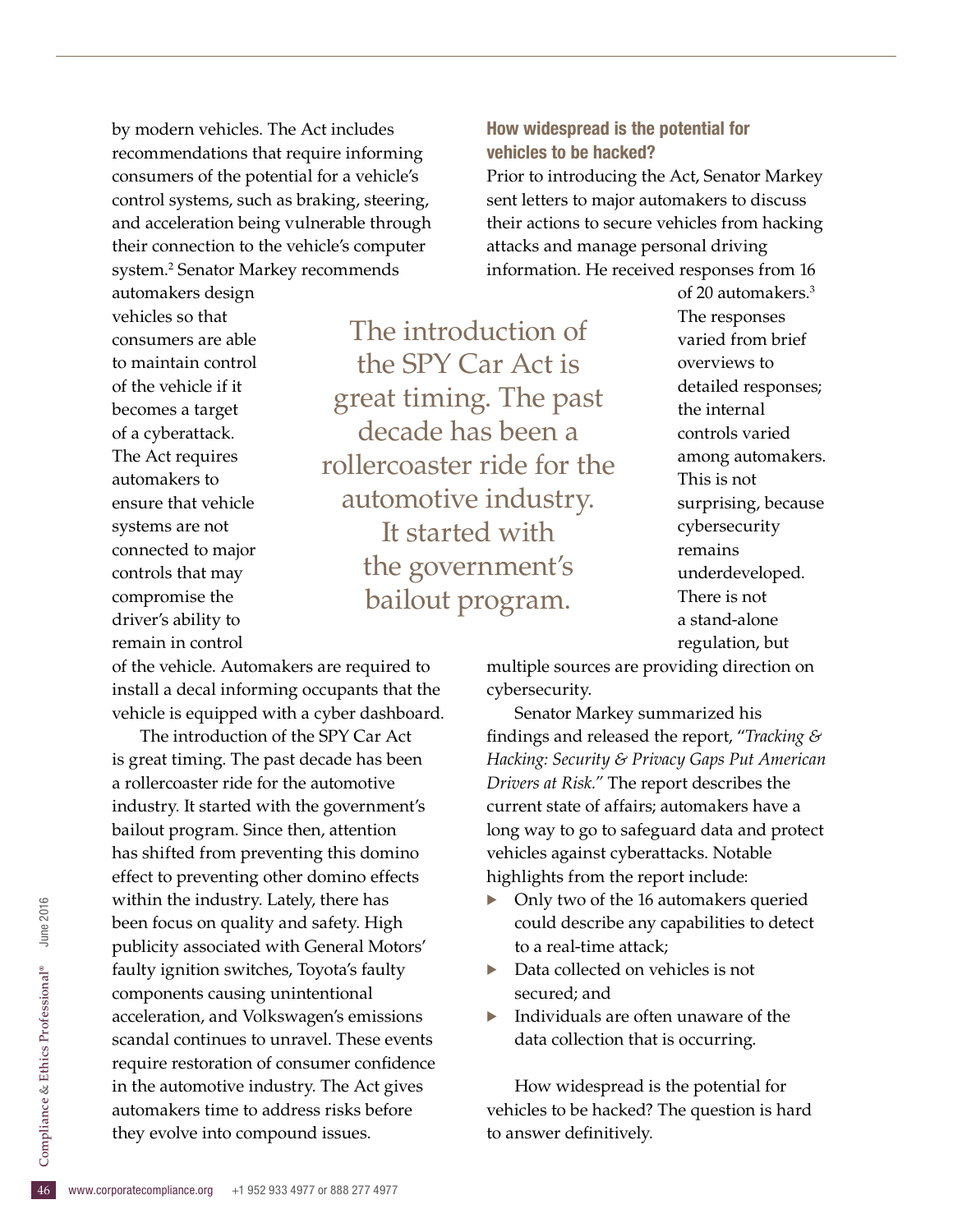#### High-level points from the Act

recommendations to help minimize

> for sale in the United States must be equipped

reasonable measures to protect

with

privacy and security threats

to vehicle occupants**:** · All entry points to electronic systems of motor vehicles

Given the number of electronic control units that are vulnerable and how hacking may put the occupants of a vehicle at risk, it is no surprise that the SPY Car Act directs the Federal Trade Commission (FTC) and the National Highway Traffic Safety Administration (NHTSA) to enforce regulations to require automakers to protect their vehicles against cyberattacks. Senator Markey offers several

capabilities to immediately detect, report, and stop attempts to intercept driving data or control the vehicle.

- All motor vehicles must display a "cyber dashboard" warning as a component of the label affixed to each motor vehicle.
- · Manufacturers must inform consumers, through an easy to understand, standardized cyber dashboard graphic, about the extent

Figure 1 – Percentage of Automobile Manufacturers that **Collect and Transmit Driving History Data**  *Collect and Transmit Driving History Data*

manufactured **No response 19% Do** not collect data **6% Collect data on-board 25% Transmit and store** data off-board **50%** 

motor vehicle protects the cybersecurity and privacy of motor vehicle

to which the

#### **Privacy**

Automakers are designing vehicles to collect information. The objective of data

Reasonable measures must incorporate isolation measures to separate critical software systems from non-critical software systems.

against hacking attacks.

- Reasonable isolation measures must be evaluated for security vulnerabilities, following best security practices, including appropriate applications of techniques such as penetration testing.
- Any motor vehicle that presents an entry point must be equipped with

history has either remained<br>ed for some automakers or<br>+1 952 933 4977 or 888 277 4977 www.corporatecompliance.org 47 collection is to contribute to the process of improving the driver experience and vehicle performance. According to Senator Markey's research, 25% of the vehicles on the market collect data on-board, 50% transmit and store data off-board, 6% do not collect data, and 19% of the automakers surveyed did not respond to the questions.<sup>4</sup> (See Figure 1) The percentage of vehicles that can record driving history has either remained unchanged for some automakers or

owners, lessees, drivers, and passengers beyond the minimum requirements.

# June 2016 & Ethics Professional® June 2016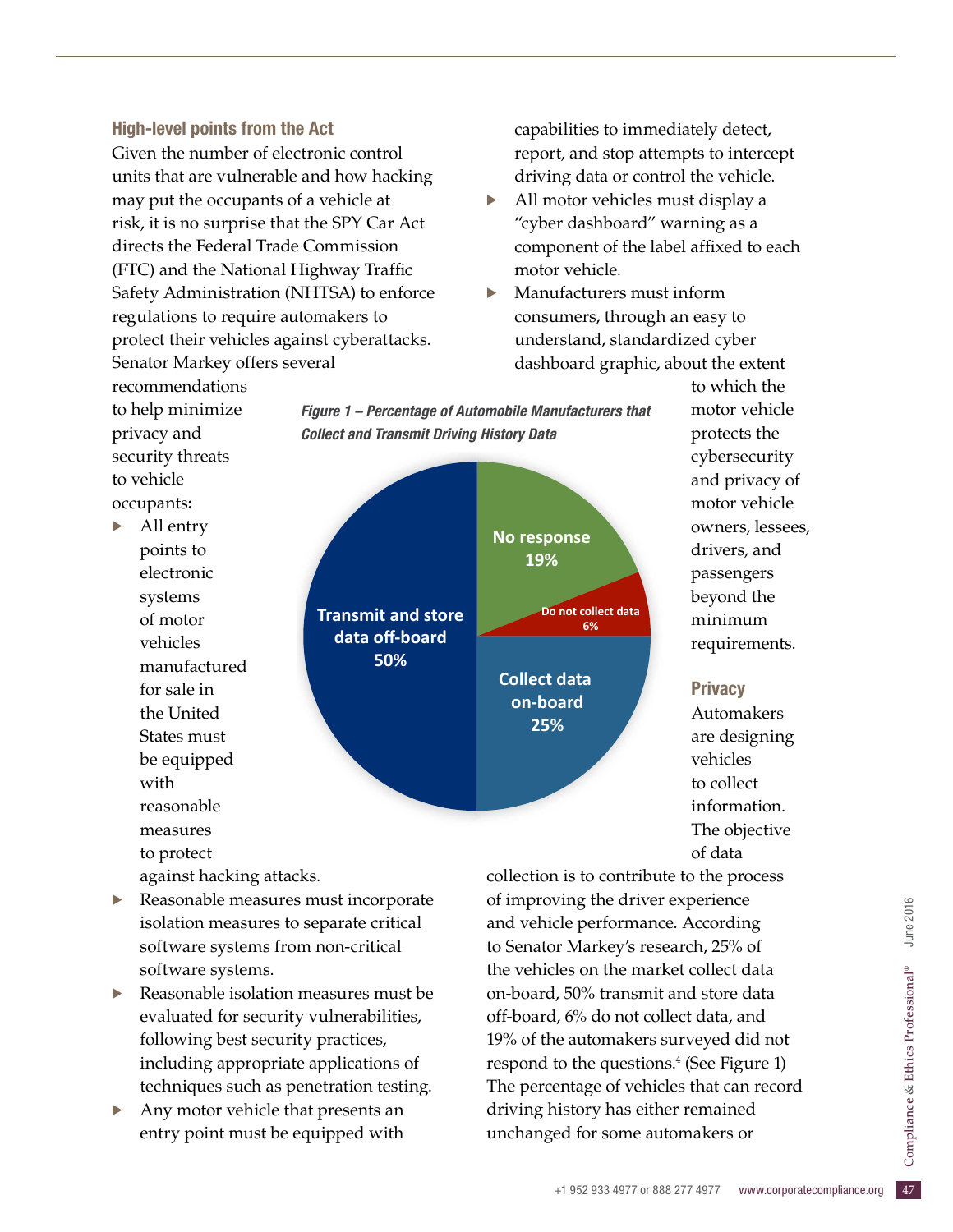increased for other automakers.5 (See Figure 2).

Driving data includes vehicle status, geographic location, and operational information. Examples of driving data include, but are not limited to, fuel level, battery health, tire pressure, error/fault codes, last location parked, vehicle's physical location, vehicle speed, and destinations entered into navigation system.6

passenger requires emergency services, they contact their concierge service provider and discuss their need for medical services. They are transferred to a 2-way call or 3-way call that includes an emergency medical provider. These calls will likely include protected health information (PHI). If PHI is collected onto a vehicle's computer system and later falls victim to a hacker, there may be potential breach considerations**.**







location features on their mobile device. Many mobile device providers offer user-friendly courses to educate their consumers.

Automotive consumers will require the same education. Understanding how to disable location services and erase personal data, such as destinations entered or driving patterns, is useful for safeguarding information. Senator Markey proposes that automakers design motor vehicles that allow occupants to disable location features without impacting navigation systems or other vehicle amenities.

calls. These services may require some<br>exploration. For example, if a driver or<br> $\frac{6}{5}$ <br>www.corporatecompliance.org +1 952 933 4977 or 888 277 4977 Some automakers provide concierge services, such as dinner reservations, concert ticket purchases, and medical emergency exploration. For example, if a driver or

This seems like déjà vu. Often, we hear advice suggesting observation of other industries that are managing the same issues to help your own industry. The automotive industry is in a prime position to consider lessons learned from healthcare compliance professionals. In fact, it appears that this may already be occurring. In particular, the health industry applies regulations to protect the privacy of health information.

The SPY Car Act will include requirements for automakers to install a cyber dashboard that provides the operator of the vehicle with information on those safeguards**.** Onboard safeguards are designed to protect access to information related to the operation of the vehicle. In addition, there will be an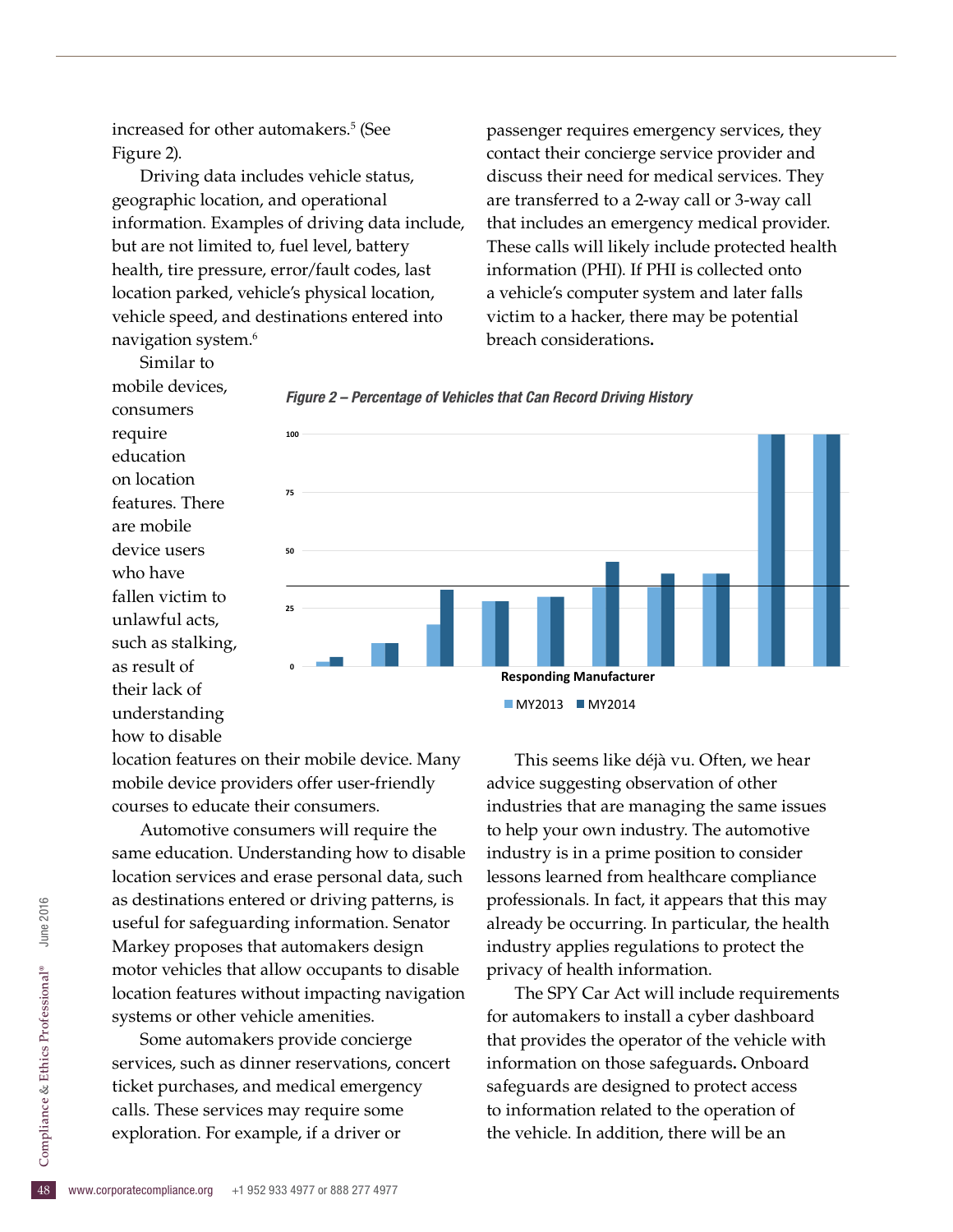"opt out" provision for owners or lessees of vehicles impacted by the SPY Car Act**.** 7 For those compliance professionals who work in healthcare, these two aspects sound interestingly similar to the Notice of Privacy Practices and the option for individuals to opt out of allowing their information to be posted in facility directories.

#### **Security**

Security breaches have consumers worried they do not trust organizations with their information. Feeling helpless, consumers reluctantly provide the minimal information necessary to receive products and services.

Consumer attention

has focused on automakers' quality and safety, without major awareness of motor vehicle security breaches.

In Senator Markey's report, two studies are mentioned where researchers were able to control the motor vehicle's engine, brakes, steering, and other vehicle components by using a laptop to communicate with the computer electronic control units (ECUs) through the controller area network (CAN).In another test, researchers were able to increase acceleration, turn, disable brakes, activate the horn, control headlights, and modify the speedometer and gas gauge readings. Research included motor vehicles from 10 different automakers, and the security levels varied among automakers.<sup>8</sup>

Of Senator Markey's 16 respondents, only two automakers were able to describe any capabilities to diagnose or meaningfully respond to an infiltration in real time, and most say they rely on technologies that cannot be used for this purpose at all. Another finding is that the majority of automakers offer technologies that collect and wirelessly transmit driving history to data centers, including third-party data centers, and most do not describe effective means to secure the data.

The SPY Car Act will require automakers to reasonably secure all driving data collected by the electronic systems that are built into motor vehicles to prevent unauthorized access.

The SPY Car Act will require automakers to reasonably secure all driving data collected by the electronic systems that are built into motor vehicles to prevent unauthorized access. This applies to data stored on-board the motor vehicle, data in transit from the

motor vehicle to another location, and any subsequent off-board storage or use. There are proposed penalties for violations.

#### **Ethics**

technology advances, particularly in the field<br>
of electronics, are not expected to slow down<br>
<sup>+1</sup> 952 933 4977 or 888 277 4977 www.corporatecompliance.org In several aspects, the introduction of the SPY Car Act reminds us of a challenge that not only exists in the Compliance arena**,** but one which significantly impacts the Ethics arena as well. This has to do with the ongoing development and application of technology as it outpaces the development of an ethical position on the use of this new technology. In addition, because an ethical framework or position has not been established, it is difficult to attempt to develop policies and procedures, which in turn support the compliance and ethics program of an organization. This is not a new predicament and is unlikely to vanish anytime soon, because it is well accepted that of electronics, are not expected to slow down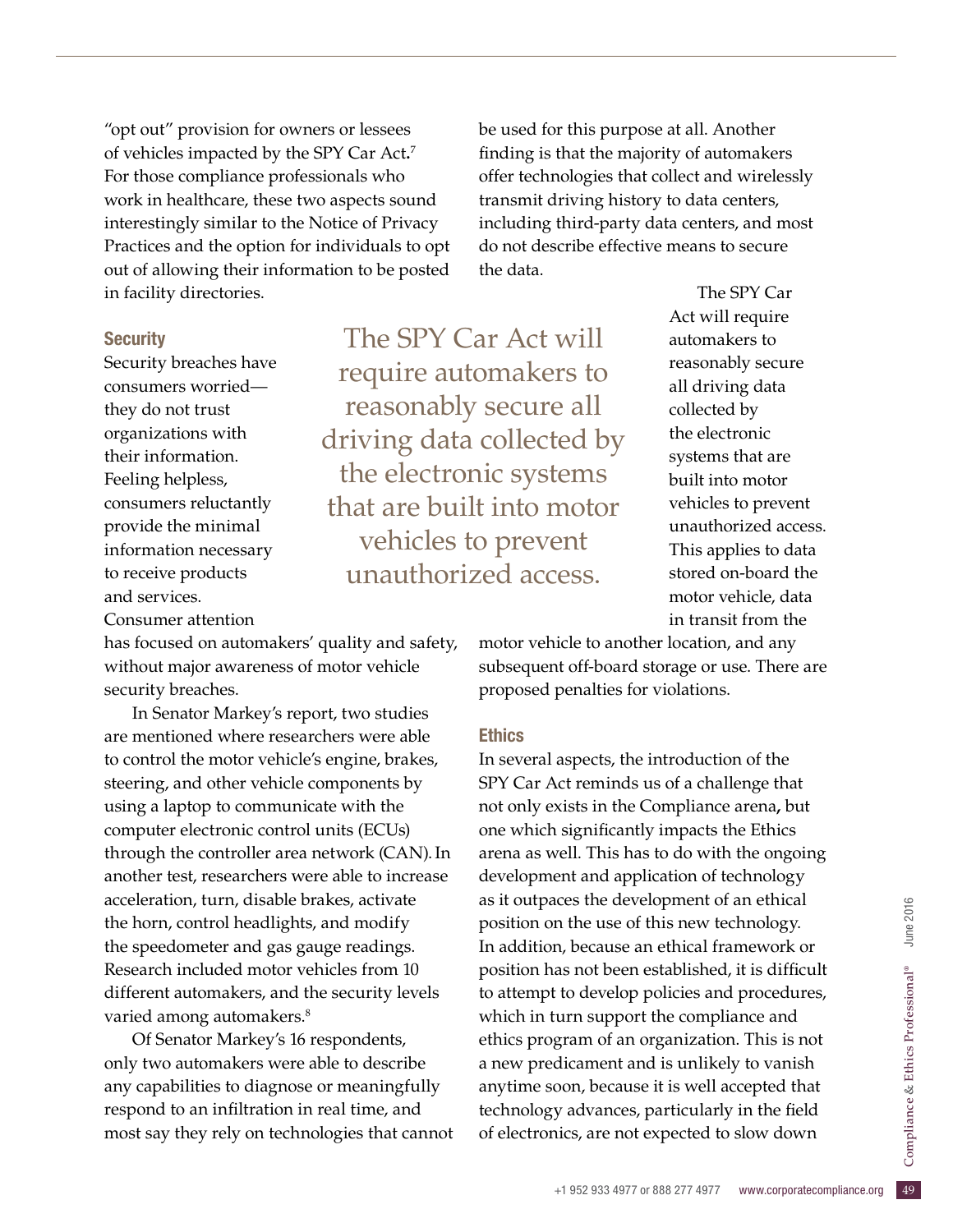anytime in the foreseeable future. In addition, the competitive nature of the automobile industry also serves as a motivating factor for manufacturers to design and implement new technologies in the design of their vehicles. This is not only for the purposes of making their vehicles operate more efficiently, but also to provide features that potential customers may find attractive as they consider which vehicle to purchase.

community often recruits hackers to join the anti-hacking community. This is a result of continuous efforts by hackers to develop new ways to infiltrate systems, which is a valuable approach to develop methods to protect against hackers. In fact, this spawned a new occupation known as "ethical hackers." Ethical hackers work on behalf of companies by attempting to circumvent or bypass security measures. Ethical hackers help information technologists to close the gaps in security measures.

> As this ongoing chess match between hackers and antihackers plays out, there seems to be little thought on the part of hackers on the implications or consequences of their actions with respect to the safety of those who may be occupants in vehicles that may

The ethics of hackers

The ethical dilemma of dealing with hackers is compounded by the unique attitudes and values that these individuals tend to share. For hackers, access to information that is supposedly protected and the consequences of accessing information are secondary to the

reasons that hackers are a constant threat to those who try to protect information**:**

- Some hackers may be motivated by the opportunity of financial gain.
- Many hackers admit it is the thrill of being able to gain entry to information that is supposedly protected.

accessing automotive control systems,<br>can put occupants at risk. The anti-had<br> $\frac{50}{50}$  www.corporatecompliance.org +1 952 933 4977 or 888 277 4977 Essentially, hackers and those who work to protect data against cyberattacks from hackers are in a constant battle where data security hangs in the balance. Sometimes hackers are successful in gaining access to data that has been secured, and sometimes they are not. We must realize that this ongoing back-and-forth between hackers and "anti-hackers" has moved into the realm of accessing automotive control systems, which can put occupants at risk. The anti-hacking

be targeted by a cyberattack of the vehicle's control systems.

The ethical dilemma

of dealing with hackers

is compounded by

the unique attitudes and values that these

individuals tend

to share.

In a particular interview, a person (who was known to have developed techniques and technologies that allowed for the remote control of several of a vehicle's systems) made comments that indicated he did not perceive that taking control of a vehicle posed a particular risk to those who may be in the vehicle.<sup>9</sup> If this person's views are representative of the larger vehicle-control hacking community, it certainly seems that the ethical perspective of these individuals would not present much in the way of a deterrent or rational basis for them to consider that what they are doing is dangerous.

At the 2016 North American Auto Show in Detroit, John Krafcik, Chief Executive of Google's Self-Driving Car Project, shared how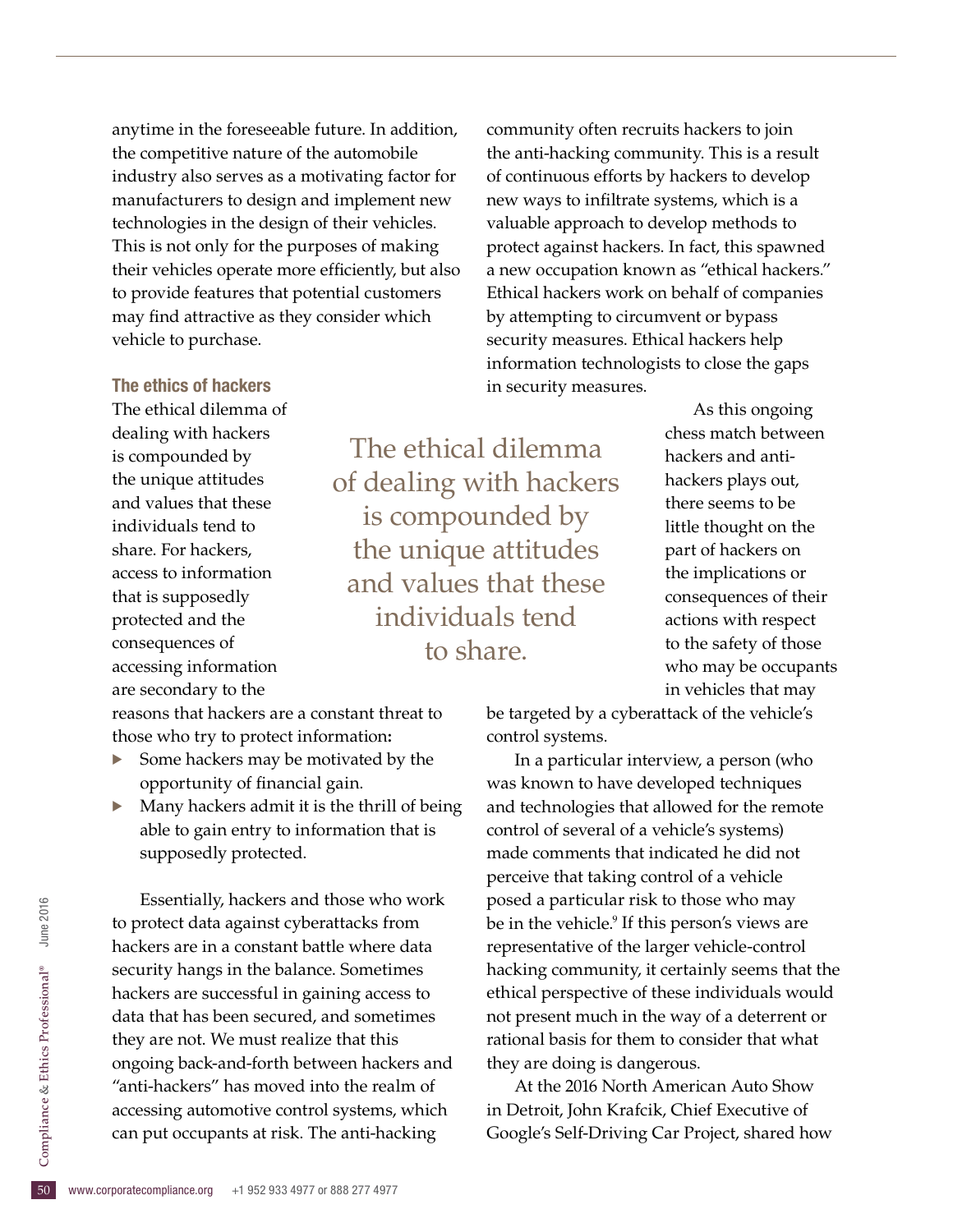self-driving cars are safer than other options and will drastically reduce vehicle deaths.10 He adds, it can be incredibly dangerous when drivers resume control of the vehicle. Driverless vehicles may be safer as a result of technological advances that offer no distractions, better reflexes, and awareness (via networking) of other vehicles. At the moment, many automakers disagree with an autonomous approach, but support an incremental approach that includes options that allow the driver

to resume control.

Collisionavoidance systems raise ethical concerns, also. There are complex scenarios that require human compassion, quick reflexes, and smart maneuvers. Here are a few scenarios worth consideration:

Driver A's car is

speeding along a bridge at 50 miles per hour when an errant school bus carrying 40 innocent children crosses its path. Should Driver A's car swerve, possible risking the life of Driver A, in order to save the children, or keep going, putting all 40 kids at risk?

· Driver A collides with Driver B. Driver A is slightly injured, but Driver B is moderately injured. Does Driver A's driverless vehicle remain stopped so that Driver A can check on the health status of Driver B and notify an emergency response team, or will the vehicle, if drivable, take Driver A to a medical facility while leaving Driver B?

Although speculative, these are scenarios that drivers may encounter during a daily commute.<sup>11</sup>

Collision-avoidance systems raise ethical concerns, also. There are complex scenarios that require human compassion, quick reflexes, and smart maneuvers.

As depicted on television, vehicle technology can be life-saving or lifethreatening. In the television show, *Minority Report*, the police department was able to assume control of a vehicle from its reckless driver, suspend his license, and deem all of the owner's vehicles inoperable until suspension was lifted.12 In *The Good Wife*, a law firm discovered a technical team seeking to prank a colleague had breached the driverless vehicle's systems. The prank was to include honking

the horn and turning the windshield wipers on and off. This prank resulted in a rear-end collision that left another driver permanently paralyzed.13

Human ethics themselves are only a work in progress, and developing machines may require the coordinated efforts of

philosophers, computer scientists, legislators, and lawyers.<sup>14</sup>

#### Navigating the way

5 of organizations.<sup>15</sup> It requires<br>tions to conduct information<br>+1 952 933 4977 or 888 277 4977 www.corporatecompliance.org 51 During the development of this article, the SPY Car Act remained a bill. Despite its status, the Act is generating awareness. Activities that directly or indirectly support this bill are gaining momentum. For example, President Obama signed Executive Order 13691—Promoting Private Sector Cybersecurity Information Sharing. This encourages the voluntary formation of organizations engaged in sharing information related to cybersecurity risk and incidents to establish mechanisms to continually improve the capabilities and functions of organizations.15 It requires organizations to conduct information